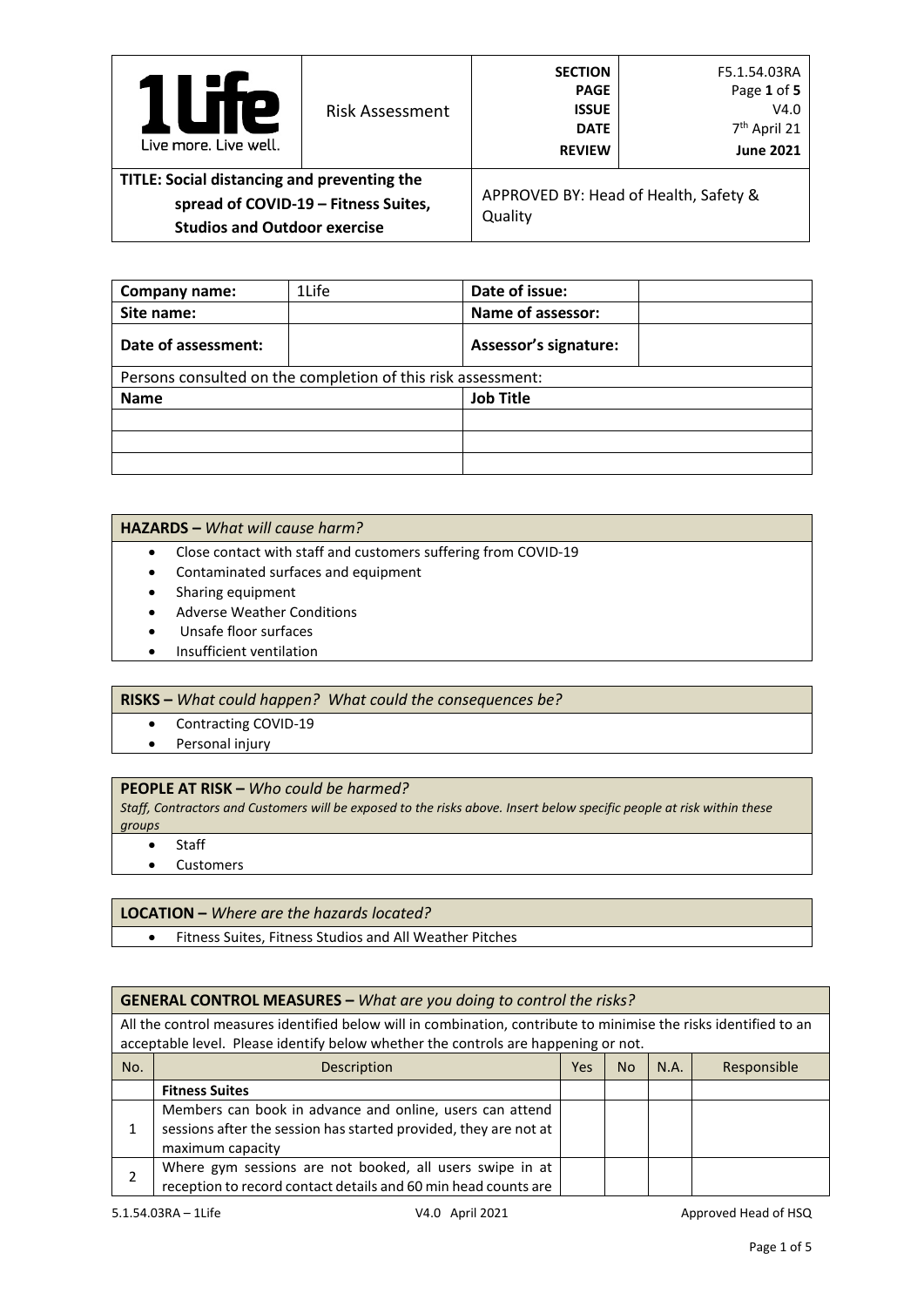| Р<br>Live more, Live well.                                                                                                 | Risk Assessment | <b>SECTION</b><br><b>PAGE</b><br><b>ISSUE</b><br><b>DATE</b><br><b>REVIEW</b> | F5.1.54.03RA<br>Page 2 of 5<br>V4.0<br>7 <sup>th</sup> April 21<br><b>June 2021</b> |  |
|----------------------------------------------------------------------------------------------------------------------------|-----------------|-------------------------------------------------------------------------------|-------------------------------------------------------------------------------------|--|
| TITLE: Social distancing and preventing the<br>spread of COVID-19 - Fitness Suites,<br><b>Studios and Outdoor exercise</b> |                 | APPROVED BY: Head of Health, Safety &<br>Quality                              |                                                                                     |  |

|                | <b>GENERAL CONTROL MEASURES - What are you doing to control the risks?</b>                                                                                                                                                                                                                                                     |            |     |      |             |  |  |
|----------------|--------------------------------------------------------------------------------------------------------------------------------------------------------------------------------------------------------------------------------------------------------------------------------------------------------------------------------|------------|-----|------|-------------|--|--|
|                | All the control measures identified below will in combination, contribute to minimise the risks identified to an<br>acceptable level. Please identify below whether the controls are happening or not.                                                                                                                         |            |     |      |             |  |  |
| No.            | Description                                                                                                                                                                                                                                                                                                                    | <b>Yes</b> | No. | N.A. | Responsible |  |  |
|                | carried out and recorded to ensure capacity is not breached.<br>Entry will be stopped when capacity is reached.                                                                                                                                                                                                                |            |     |      |             |  |  |
| 3              | Contact details taken for facility users in order to support test<br>and trace. NHS QR code posters also displayed to record all<br>user details for test and trace.                                                                                                                                                           |            |     |      |             |  |  |
| 4              | Maximum capacity reduced to xxxxxx to ensure the 2m social<br>distancing is achieved in all fitness facilities.                                                                                                                                                                                                                |            |     |      |             |  |  |
| 5              | Gym equipment is positioned to ensure the 2m social<br>distancing rule is achieved.                                                                                                                                                                                                                                            |            |     |      |             |  |  |
| 6              | Free weights area restricted to xxxxxx to ensure social<br>distancing is maintained and floor markings are in place<br>indicating social distancing area for each user.                                                                                                                                                        |            |     |      |             |  |  |
| $\overline{7}$ | Equipment that cannot be removed to ensure social distancing<br>is switched off, taken out of use with clear signage displayed<br>indicating the equipment is out of use.                                                                                                                                                      |            |     |      |             |  |  |
| 8              | Gym users leave via a different exit where possible                                                                                                                                                                                                                                                                            |            |     |      |             |  |  |
| 9              | Personal training can only take place where a 2m distance can<br>be observed. PT's must wear a mask when teaching clients.                                                                                                                                                                                                     |            |     |      |             |  |  |
| 10             | Self-employed personal trainers supply their own risk<br>assessments which are verified by management and are<br>included in the total occupancy for the gym.                                                                                                                                                                  |            |     |      |             |  |  |
| 11             | Inductions can only be carried out where a 2m distance can be<br>observed                                                                                                                                                                                                                                                      |            |     |      |             |  |  |
| 12             | Sales tours are conducted via a virtual tour. If a member of the<br>public is being toured around the facility, social distancing<br>must be maintained and masks worn by staff and public. Users<br>being toured will have their details taken for test and trace via<br>the QR code or at reception on the visitor register. |            |     |      |             |  |  |
| 13             | Prominent signage is displayed reminding customers of social<br>distancing in reception and throughout the fitness areas.                                                                                                                                                                                                      |            |     |      |             |  |  |
| 14             | Customers are advised not to bring personal belongings into<br>the gym and are advised to change and shower at home unless<br>the changing rooms are open during set times. Changing room<br>capacity reduced to ensure social distancing can be achieved.                                                                     |            |     |      |             |  |  |
| 15             | Hand sanitising stations fitted before and throughout the gym.                                                                                                                                                                                                                                                                 |            |     |      |             |  |  |
| 16             | Staff undertake cleaning of all equipment frequently<br>dependant on usage.                                                                                                                                                                                                                                                    |            |     |      |             |  |  |
| 17             | Electrostatic disinfectant fogger used on all equipment once a<br>month                                                                                                                                                                                                                                                        |            |     |      |             |  |  |
| 18             | Deep cleaning takes place weekly                                                                                                                                                                                                                                                                                               |            |     |      |             |  |  |
| 19             | Customers are instructed to wipe down machines before and<br>after each use.                                                                                                                                                                                                                                                   |            |     |      |             |  |  |

É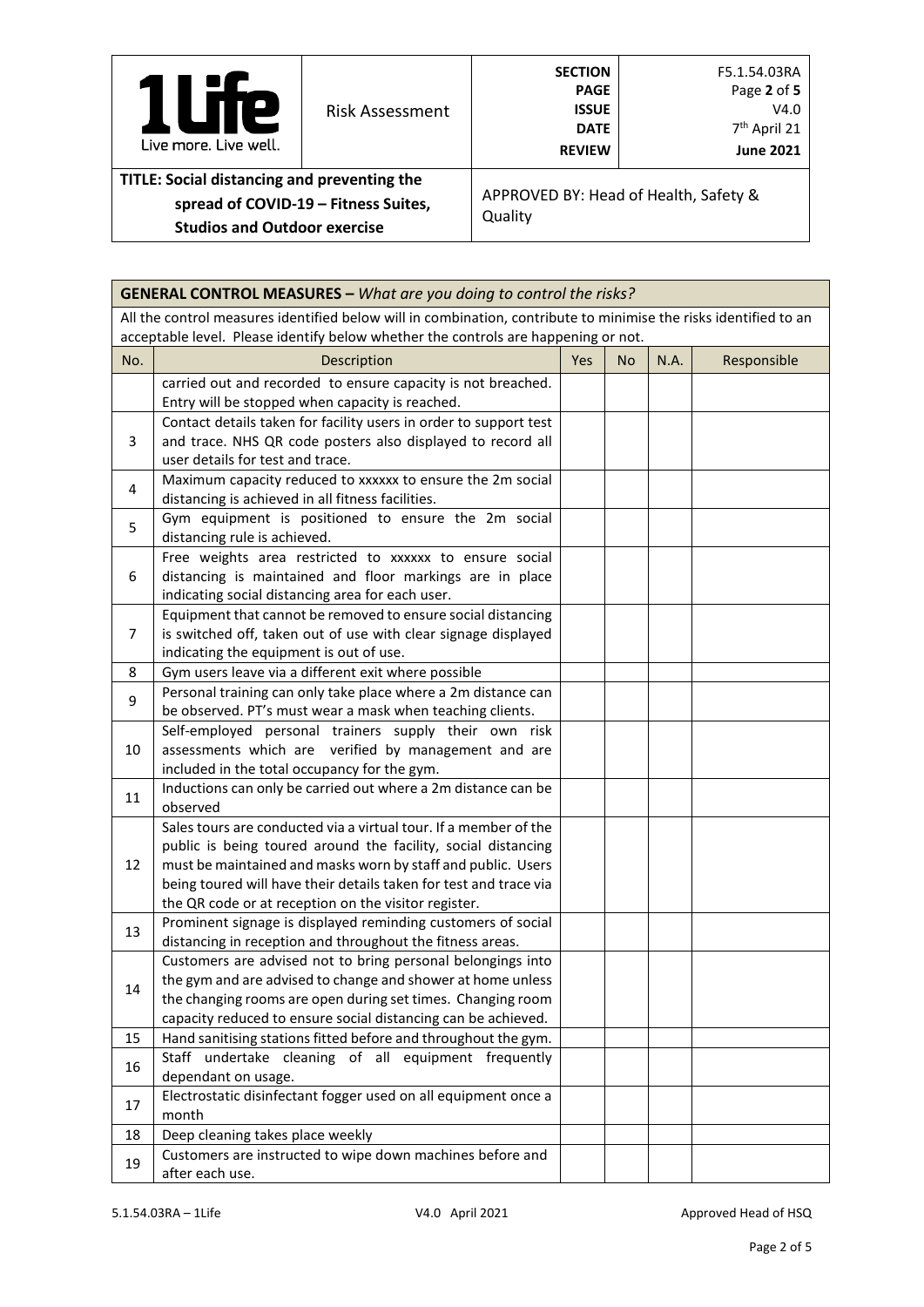| <b>Te</b><br>Live more, Live well.                                                                                         | <b>Risk Assessment</b> | <b>SECTION</b><br><b>PAGE</b><br><b>ISSUE</b><br><b>DATE</b><br><b>REVIEW</b> | F5.1.54.03RA<br>Page 3 of 5<br>V4.0<br>7 <sup>th</sup> April 21<br><b>June 2021</b> |
|----------------------------------------------------------------------------------------------------------------------------|------------------------|-------------------------------------------------------------------------------|-------------------------------------------------------------------------------------|
| TITLE: Social distancing and preventing the<br>spread of COVID-19 - Fitness Suites,<br><b>Studios and Outdoor exercise</b> |                        | APPROVED BY: Head of Health, Safety &<br>Quality                              |                                                                                     |

|     | <b>GENERAL CONTROL MEASURES - What are you doing to control the risks?</b>                                                                                                                             |            |           |      |             |
|-----|--------------------------------------------------------------------------------------------------------------------------------------------------------------------------------------------------------|------------|-----------|------|-------------|
|     | All the control measures identified below will in combination, contribute to minimise the risks identified to an<br>acceptable level. Please identify below whether the controls are happening or not. |            |           |      |             |
| No. | Description                                                                                                                                                                                            | <b>Yes</b> | <b>No</b> | N.A. | Responsible |
| 20  | Equipment that cannot be easily sanitised such as ropes and<br>slam bags are taken out of use.                                                                                                         |            |           |      |             |
| 21  | Music levels are reduced to avoid the need to shout                                                                                                                                                    |            |           |      |             |
| 22  | Supply and extract opened to 100% fresh air intake, vents<br>are cleaned and fully operational                                                                                                         |            |           |      |             |
|     | <b>Fitness Studios</b>                                                                                                                                                                                 |            |           |      |             |
| 23  | Indoor classes are not permitted until 17th May at the<br>earliest.                                                                                                                                    |            |           |      |             |
| 24  | Aqua Aerobics is not permitted until 17 <sup>th</sup> May at the earliest.                                                                                                                             |            |           |      |             |
| 25  | Virtual classes can start from the 12 <sup>th</sup> April for single use,<br>members of the same household or bubble.                                                                                  |            |           |      |             |
| 26  | Separate risk assessment to be complete for both these<br>activities following updated Government advice.                                                                                              |            |           |      |             |
|     |                                                                                                                                                                                                        |            |           |      |             |
|     | <b>Outdoor Exercise classes</b>                                                                                                                                                                        |            |           |      |             |
| 27  | Members book in advanced and online                                                                                                                                                                    |            |           |      |             |
| 28  | Maximum capacity reduced to ensure each user gets 9sqm<br>and no more than 30 in a class.                                                                                                              |            |           |      |             |
| 29  | Teacher manages social distancing throughout the class                                                                                                                                                 |            |           |      |             |
| 30  | Classes are scheduled to ensure there is not a crossover of<br>customers entering and leaving at the same time.                                                                                        |            |           |      |             |
| 31  | Outdoor workout classes take place in clearly marked zones                                                                                                                                             |            |           |      |             |
| 32  | Signage displayed reminding customers of social distancing<br>measures                                                                                                                                 |            |           |      |             |
| 33  | The use of equipment is limited to reduce the potential of<br>cross contamination and additional cleaning of touchpoints                                                                               |            |           |      |             |
| 34  | Where equipment is used it is not handled by more than one<br>customer                                                                                                                                 |            |           |      |             |
| 35  | Equipment cleaned after use                                                                                                                                                                            |            |           |      |             |
| 36  | Customer are advised not to bring personal belongings to the<br>outdoor class and to change and shower at home                                                                                         |            |           |      |             |
| 37  | Instructors do not share head mics                                                                                                                                                                     |            |           |      |             |
| 38  | Hand sanitisers available on entrance to the outdoor area                                                                                                                                              |            |           |      |             |
| 39  | Music station charged up before use to avoid the use of<br>cables                                                                                                                                      |            |           |      |             |
| 40  | Area inspected for safety before the class starts                                                                                                                                                      |            |           |      |             |
| 41  | Classes do not take place during extreme and harmful<br>weather conditions                                                                                                                             |            |           |      |             |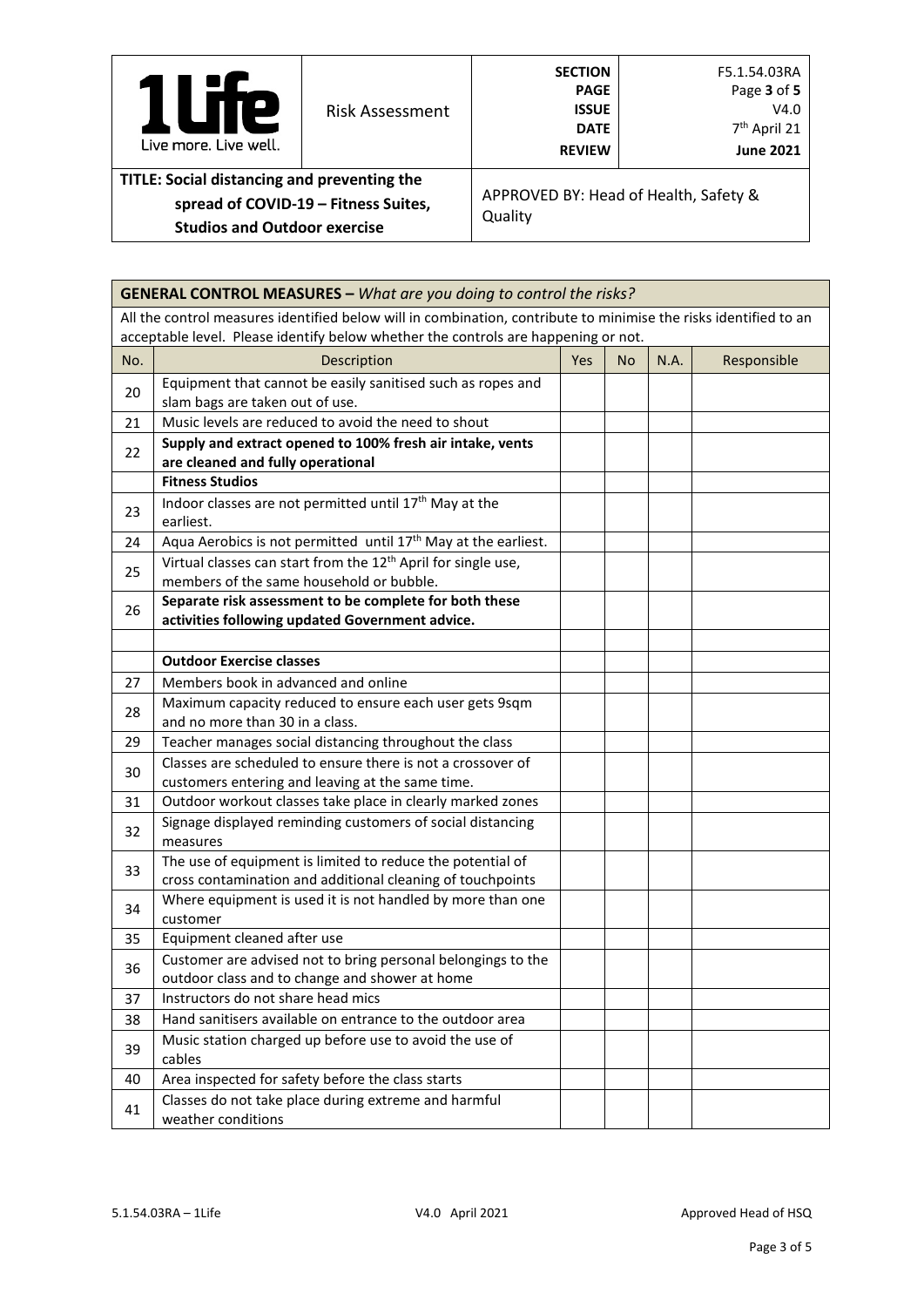| Te<br>U<br>Live more, Live well.                                                                                           | <b>Risk Assessment</b> | <b>SECTION</b><br><b>PAGE</b><br><b>ISSUE</b><br><b>DATE</b><br><b>REVIEW</b> | F5.1.54.03RA<br>Page 4 of 5<br>V4.0<br>7 <sup>th</sup> April 21<br><b>June 2021</b> |  |
|----------------------------------------------------------------------------------------------------------------------------|------------------------|-------------------------------------------------------------------------------|-------------------------------------------------------------------------------------|--|
| TITLE: Social distancing and preventing the<br>spread of COVID-19 - Fitness Suites,<br><b>Studios and Outdoor exercise</b> |                        | APPROVED BY: Head of Health, Safety &<br>Quality                              |                                                                                     |  |

**SITE SPECIFIC ASSESSMENT –** *Complete this table for any hazard, risk not included above and for any additional control measures in place or required.*

| No. | Hazard | Risk | <b>Control Measure</b> | Responsible | In place?<br>Yes/No |
|-----|--------|------|------------------------|-------------|---------------------|
|     |        |      |                        |             |                     |
|     |        |      |                        |             |                     |
|     |        |      |                        |             |                     |
|     |        |      |                        |             |                     |

# CONTACT YOUR COMPANY HEALTH AND SAFETY RESOURCE IN THE FIRST INSTANCE IF YOU ADD ANY HAZARD, RISK OR CONTROL MEASURE IN THIS TABLE

| <b>ACTIONS</b> – What actions must be done to ensure the full implementation of the risk assessment? |                                                                                                      |             |             |      |            |             |  |  |  |
|------------------------------------------------------------------------------------------------------|------------------------------------------------------------------------------------------------------|-------------|-------------|------|------------|-------------|--|--|--|
|                                                                                                      | Write down an appropriate action for any control measure marked as 'No'                              |             |             |      |            |             |  |  |  |
|                                                                                                      | Identify high priority actions with a 'Yes'                                                          |             |             |      |            |             |  |  |  |
|                                                                                                      | Link the 'Number' column to the relevant Control Measure number in the risk assessment to enable the |             |             |      |            |             |  |  |  |
|                                                                                                      | assessor to cross reference and check that all 'No's' have an action recorded against them           |             |             |      |            |             |  |  |  |
|                                                                                                      | Insert additional rows as required to enter all of the actions needed.                               |             |             |      |            |             |  |  |  |
| Number                                                                                               | Description                                                                                          | <b>High</b> | Responsible | Due  | Completion | Completion  |  |  |  |
|                                                                                                      |                                                                                                      | Priority?   |             | Date | date       | checked by: |  |  |  |
|                                                                                                      |                                                                                                      |             |             |      |            |             |  |  |  |
|                                                                                                      |                                                                                                      |             |             |      |            |             |  |  |  |
|                                                                                                      |                                                                                                      |             |             |      |            |             |  |  |  |
|                                                                                                      |                                                                                                      |             |             |      |            |             |  |  |  |
|                                                                                                      |                                                                                                      |             |             |      |            |             |  |  |  |

I confirm that I have read, reviewed and understood this risk assessment and if in doubt I have sought the advice of the relevant person in my organisation.

I confirm that I am aware that I must monitor the completion of the actions highlighted in the assessment to ensure they are completed adequately and within the timescales set.

<span id="page-3-0"></span>

| <b>Appointed Person:</b>          | Signature: |
|-----------------------------------|------------|
| <b>Appointed Person Job Role:</b> |            |